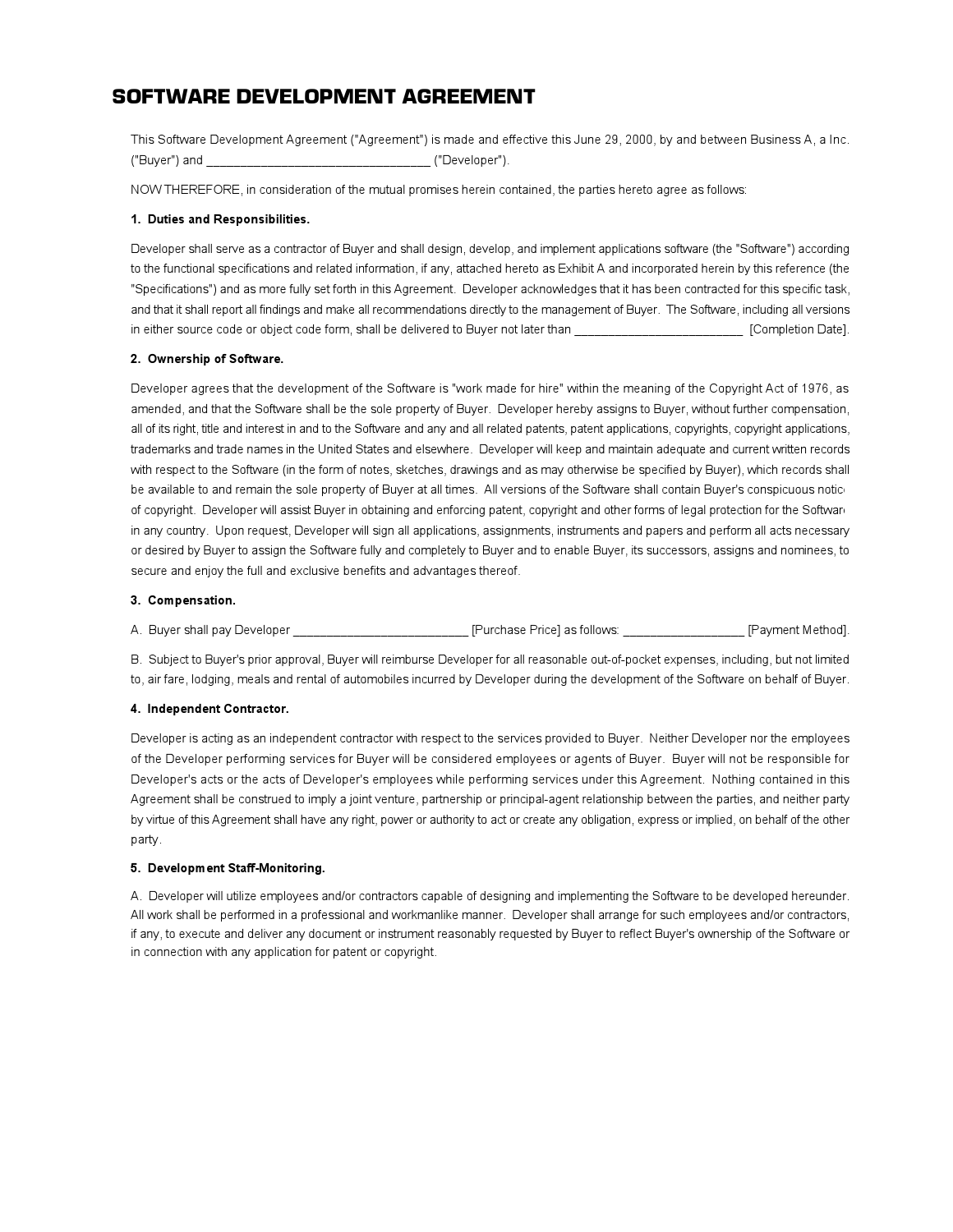B. Buyer shall have the right to reasonably observe and monitor all aspects of the performance by Developer of its obligations hereunder and Developer shall use reasonable efforts to facilitate such observation and monitoring. Information, functions and operations of Developer not directly related to its obligations hereunder shall not be subject to observation and monitoring.

#### **6. Change in Specifications.**

Buyer may, in its sole discretion, request that changes be made to the Specifications, or other aspects of the Agreement and tasks associated with this Agreement. If Buyer requests such a change, Developer will use its best efforts to implement the requested change at no additional expense to Buyer and without delaying delivery of the Software. In the event that the proposed change will, in the reasonable opinion of Developer, require a delay in delivery of the Software or would result in additional expense to Buyer, then Buyer and Developer shall confer and Buyer shall, in its discretion, elect either to withdraw its proposed change or require Developer to deliver the Software with the proposed change and subject to the delay and/or additional expense.

#### **7. Confidentiality.**

A. Developer acknowledges that all material and information supplied by Buyer which has or will come into Developer's possession or knowledge of Developer in connection with its performance hereunder, is to be considered Buyer's confidential and proprietary information (the "Confidential Information"). By way of illustration, but not as a limitation, Confidential Information includes the Software, trade secrets, processes, data, knowhow, program codes, documentation, flowcharts, algorithms, marketing plans, forecasts, unpublished financial statements, budgets, licenses, prices, costs, and employee and customer lists. Developer's undertakings and obligations under this Section will not apply, however, to any Confidential Information which: (i) is or becomes generally known to the public through no action on Developer's part, (ii) is generally disclosed to third parties by Buyer without restriction on such third parties, or (iii) is approved for release by written authorization of Buyer. Upon termination of this Agreement or at any other time upon request, Developer will promptly deliver to Buyer all notes, memoranda, notebooks, drawings, records, reports, files, documented source codes and other documents (and all copies or reproductions of such materials) in its possession or under its control, whether prepared by Developer or others, which contain Confidential Information. Developer acknowledges that Confidential Information is the sole property of Buyer. Developer agrees that disclosure of such information to, or use by, third parties, either during or after this Agreement, will cause Buyer irreparable damage. Developer agrees to use best efforts to hold Confidential Information in the strictest confidence, not to make use of it other than for the performance of its obligations hereunder, to release it only to the Developer's employees or contractors with a need to know such information and not to release or disclose it to any other party. Developer further agrees not to release such information to any employee or contractor who has not signed a written agreement between Developer and the employee expressly binding the employee not to use or disclose the Confidential Information, except as expressly permitted herein. Buyer shall be listed as a third-party beneficiary of any such agreement. Developer will notify Buyer in writing of any circumstances within its knowledge relating to any unauthorized possession, use, or knowledge of such Confidential Information. At any time, upon request, the Developer will return any such information within its possession to Buyer.

B. Developer acknowledges that Buyer's purpose in pursuing the development of the Software is to gain a significant competitive advantage over competitors operating without such Software and that such advantage will be jeopardized if such competitors learn of Buyer's negotiations with Developer or the performance by Developer of its obligations hereunder. Accordingly, Developer agrees to keep such negotiations and performance of its obligations hereunder strictly confidential and not to disclose any information to any third party or entity without the prior written permission of Buyer. In no event, shall Developer or any of its employees use Buyer as a reference in marketing Developer's services to any third party or entity without Buyer's prior written permission.

## **8. Training.**

Developer shall provide Buyer and its employees with training consultations with respect to the use of the Software as may reasonably be requested by Buyer from time to time for \_\_\_\_\_\_\_\_\_\_\_\_\_\_\_\_\_\_ [Time Training Available] after acceptance at no additional costs to Buyer ("Training Period"). Developer shall deliver a detailed user's manual to Buyer on or before completion of acceptance that will enable Buyer's employees who are otherwise unfamiliar with the Software to become adequately informed about using the software. All training that Developer is required to provide hereunder shall be performed at such locations and at such times as are mutually agreed to by the parties hereto. Upon the expiration of the Training Period and following Buyer's request, Developer will provide any support services necessary to insure Buyer's continued use of the Software. Such services will be performed on a time and material basis at Developer's then current hourly rates for such services.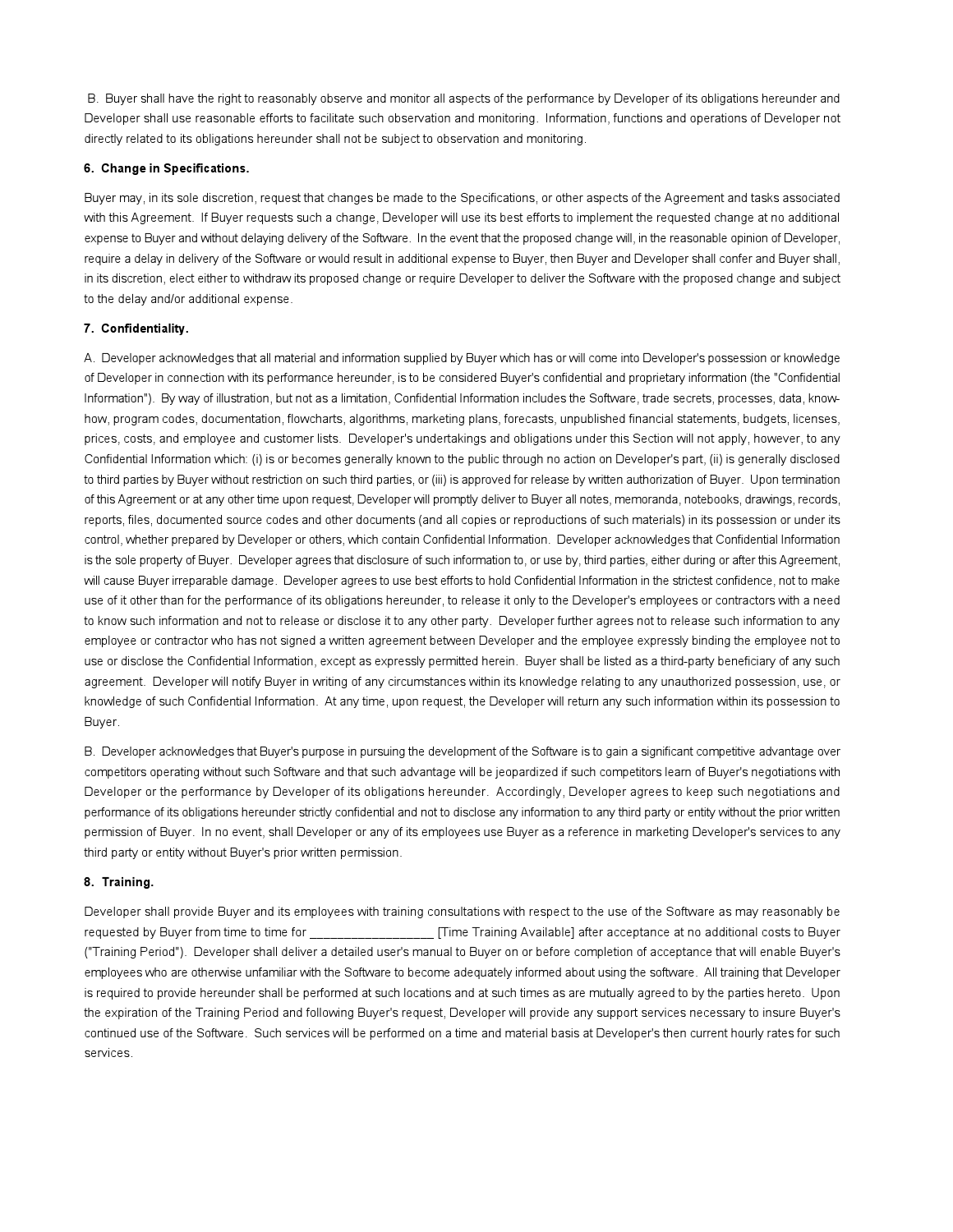#### **9. Warranties.**

A. Developer warrants that for a period of **Example 20** [Warranty Period] following acceptance, the Software will operate substantially according to the Specifications. In the event of any breach of the warranty in this Section 9. A., in addition to any other remedy to which Buyer may be entitled, Developer shall take all action necessary at its expense to cause the Software to operate according to the warranty.

B. Developer warrants that the Software will not infringe upon any copyright, patent, trade secret or other intellectual property interest of any third party. Developer will indemnify and hold Buyer harmless from and against all such infringement claims, losses, suits and damages including, but not limited to, attorney's fees and costs, and shall promptly following any bona-fide claim of infringement correct the Software so as not to be infringing, or secure at its own expense the right of Buyer to use the Software without infringement.

## **10. Term and Termination.**

A. This Agreement shall commence upon the effective date and continue until all of the obligations of the parties have been performed or until earlier terminated as provided herein.

B. Developer's appointment as consultant pursuant to this Agreement and this Agreement shall terminate upon the occurrence of any of the following events:

(i) In the event either party defaults in any material obligation owed to the other party pursuant to this Agreement, then this Agreement may be terminated if the default is not cured following at least thirty (30) days' written notice to the defaulting party.

(ii) Either party is bankrupt or insolvent, or bankruptcy or insolvency proceedings are instituted against a party and the proceeding is not dismissed within sixty (60) days after commencement.

(iii) \_\_\_\_\_\_\_\_\_\_\_\_\_\_\_\_\_\_\_\_\_\_\_\_\_\_\_\_\_\_\_\_\_\_ [Name of Principal Developer or Developers] dies or becomes disabled.

C. Section 2, Ownership of Software, and Section 7, Confidentiality, shall survive the expiration or termination of this Agreement. In the event of early termination due to Developer's default or the death or disability of the individual(s) identified in subsection B. (iii). above. Developer agrees to deliver the Software then completed.

D. If the Agreement is terminated due to the death or disability of Developer, then Developer (or Developer's executor, administrator or other representative) shall deliver that part of the Software then completed, provided payment is made by Buyer for such completed part.

## **11. Notices.**

All notices and other communications required or permitted hereunder or necessary or convenient in connection herewith shall be in writing and shall be deemed to have been given when mailed by certified or registered mail, postage prepaid, or by commercial overnight delivery service addressed as follows.

If to Buyer to:

**Busniness A** PO Box 2222 Atlanta, GA 32111

If to Developer to:

[Developer]

[Developer's Address]

Or to such other address as identified by a party to the other in writing.

## **12. No Waiver.**

The failure of a party to require strict performance of any provision of this Agreement by the other, or the forbearance to exercise any right or remedy, shall not be construed as a waiver by such party of any such right or remedy or preclude any other or further exercise thereof or the exercise of any other right or remedy.